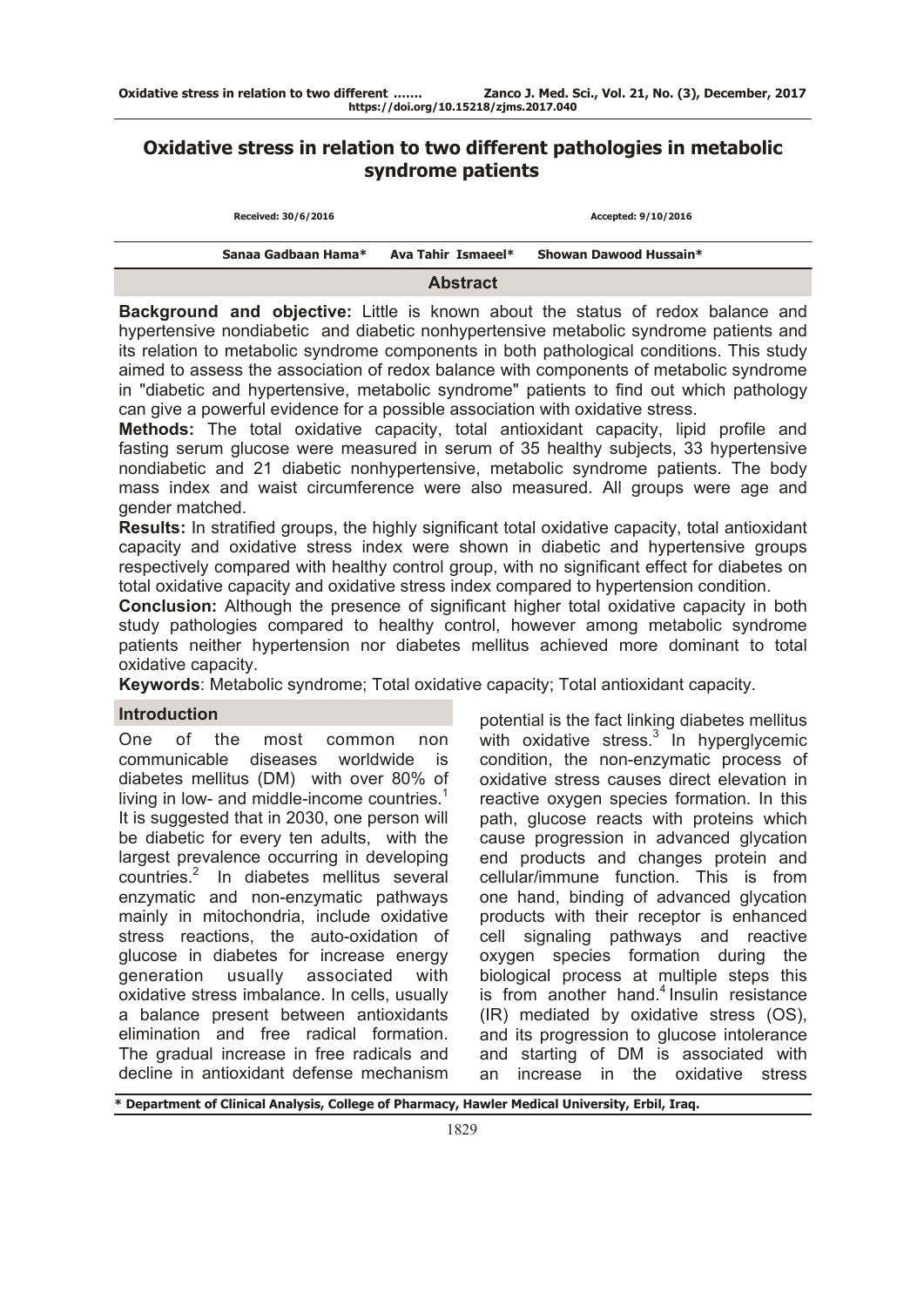| Oxidative stress in relation to two different |  |  |                |  |
|-----------------------------------------------|--|--|----------------|--|
|                                               |  |  | httne://doi.or |  |

Zanco J. Med. Sci., Vol. 21, No. (3), December, 2017 **https://doi.org/10.15218/zjms.2017.040**

process. This, subsequently, promote the appearance of atherosclerotic complications,<sup>5</sup> and may participate in increase of several micro- and macrovascular lesion as the long term complications associated with diabetes.<sup>6,7</sup> Oxidative stress considered as a key player in the pathogenesis of hypertension nowadays. A reduction in glutathione peroxidase and superoxide dismutase activity has been showed in newly diagnosed and untreated hypertensive patients, which are inversely correlated with blood pressure. The release of hydrogen peroxide is also higher in hypertensive subjects. Furthermore, hypertensive patients have higher lipid hydroperoxide production.<sup>8</sup> The elevated level of serum cholesterol, triglyceride (TG), very low density lipoprotein cholesterol (VLDL) has been shown in patients with hypertension. It has been shown that oxidized lipoprotein inactivates nitric oxide (NO) and aggravates hypertension. It is well known that superoxide also rapidly inactivates endothelium-derived nitric oxide, the most important endogenous vasodilator, thereby promoting vasoconstriction.  $\overline{a}$ Oxidative stress is also markedly raised in hypertensive patients with renovascular disease.<sup>8</sup> The metabolic syndrome (MetS) is considered as a major cause of type 2 diabetes and cardiovascular diseases, recently it has become one of the major public health challenges worldwide. There is a growing belief, however, that obesity, especially visceral obesity, may play an important role in the development of the syndrome. Visceral adiposity seems to be an independent predictor of insulin sensitivity, impaired glucose tolerance, dyslipidemia and elevated blood pressure.<sup>10</sup> An increasing number of studies confirm that oxidative stress, chronic inflammation and angiogenesis all play important roles in the pathogenesis of MetS as mentioned in above texts. However, little is known about the status of redox balance and hypertensive

nondiabetic and diabetic nonhypertensive metabolic syndrome patients and its relation to MetS components in both pathological conditions. Thus, we intended to assess the association of redox balance with components of metabolic syndrome in "diabetic MetS, hypertension MetS" patients to find out which pathology can give powerful evidence for a possible association with oxidative stress.

#### **Methods**

This case-control study was carried out in the Department of Clinical Analysis, College of pharmacy, Hawler Medical University, Erbil, from October 2015 to April 2016. The data were collected directly from patients in Rizgary Teaching Hospital about their lifestyle habits, smoking, drinking, medications history, anthropometric information (waist circumference, height, and weight) and arterial pressure measurement were obtained before blood collection. The exclusion criteria included past history of stroke, coronary artery disease, peripheral vascular disease, smoking and drinking, vitamin supplement, drug lowering body weight or lowering lipid, exercise and pregnant or breastfeeding women. The prevalence of metabolic syndrome (MetS) was assessed according to the criteria of WHO.<sup>11</sup> Diagnosis of metabolic syndrome was established, when three or more of the following was presented: fasting serum, glucose level equal or greater than 110 mg/dl, triglycerides level more than 150 mg/dl,HDL-cholesterol less than 40 mg/dl for males and less than 50 mg/dl for females, blood pressure equal or more than 130 / 85 mm Hg, males waist circumference more than 102 cm and for female more than 88 cm. This study included three groups of age and gender matched subjects. After overnight fasting for 12 hours, the blood sample was collected from the patient for estimation of serum, lipid profile, glucose, total antioxidant capacity (TAC) and total oxidative capacity (TOC).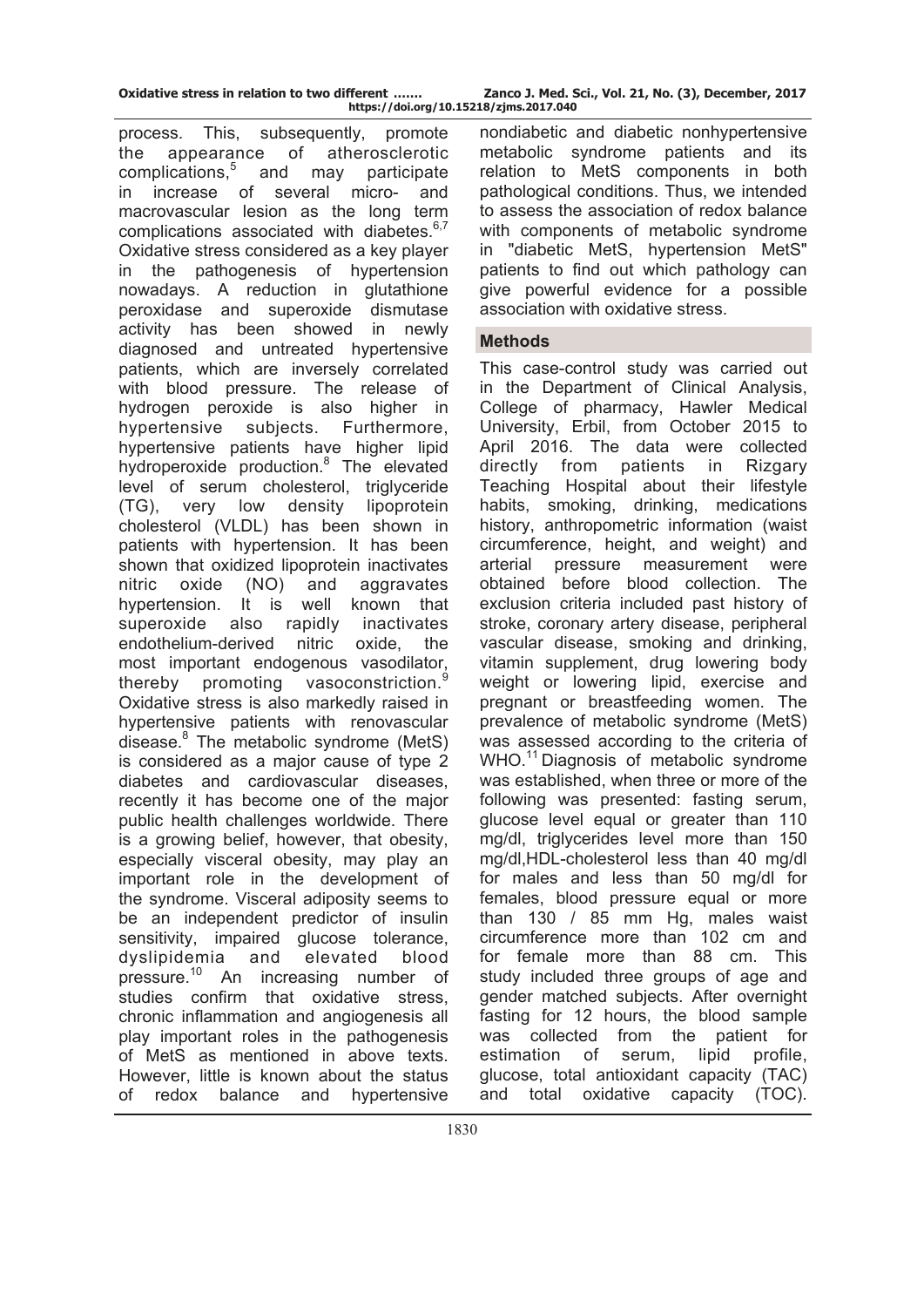| Oxidative stress in relation to two different | Zanco J. Med. Sci., Vol. 21, No.       |
|-----------------------------------------------|----------------------------------------|
|                                               | https://doi.org/10.15218/zjms.2017.040 |

The biomarkers (serum, glucose, total cholesterol, triglyceride, HDL-cholesterol, LDL-cholesterol) were estimated by standard procedures. Colorimetric test by ELISA (commercial kit from Labor Diagnostika Nord (LDN) ) for quantitative determination of total oxidative capacity (TOC) and total antioxidant capacity (TAC). **Statistical analysis:** 

Statistical analyses were done using SPSS version 21 computer software (Statistical Package for Social Sciences) Microsoft Excel 2010. All the tested measurements were shown to be normally distributed quantitative continuous outcome variables (Semirnove- Kolmogorov test was used). Such variables distribution are described by mean, SE (standard error). The difference in mean between more than two groups ANOVA test is the preferable to express about the statistical significance. A *P* value equal or less than 0.05 was considered statistically significant. When ANOVA model shows a statistically significant difference in oxidative stress markers (TOC, TAC, OSI) further exploration of the statistical significance of the difference in mean between every two groups was assessed by LSD (least significant difference) test. The Pearson's linear correlation coefficient was used to investigate the statistical significance, direction and strength of linear correlation between two quantitative normally distributed variables. To measure the effect size for the difference between two means, we used Cohen's *d*, which can be compared across different variables and studies, no unit of measurement. Cohen's *d* = (mean1-mean2) / Pooled SD of the 2 groups. Cohen's *d* < 0.3 (small effect), 0.3-0.7 (medium effect), while 0.8 and higher is a (large effect). $12$ 

**(3), December, 2017** 

# **Results**

This study included three groups, the first group was 35 healthy control subjects, the second group was 33 patients with hypertension (nondiabetic) and the third group was 21 patients with diabetes mellitus (nonhypertensive), all groups were age and gender matched. As shown in Table 1, a statistical significant difference was observed in mean waist circumference and body mass index (BMI) between study groups with *P* value ≤0.05.

**Table1:** The difference in (mean  $\pm$  SE) between study groups for waist circumference and body mass index.

|                                                 | <b>Healthy controls)</b>  | <b>Hypertensive</b><br>nondiabetic<br>MetS | <b>Diabetic</b><br>(not hypertensive)<br>MetS | P value<br>(ANOVA) |
|-------------------------------------------------|---------------------------|--------------------------------------------|-----------------------------------------------|--------------------|
| <b>Number</b>                                   | N(35)                     | N(33)                                      | N(21)                                         |                    |
| <b>Waist circumference</b><br>(c <sub>m</sub> ) |                           |                                            |                                               | 0.002              |
| Range                                           | $(90 \text{ to } 119)$    | $(95 \text{ to } 127)$                     | (90 to 118)                                   |                    |
| Mean+ SE                                        | $104.8 \pm 1.34$          | $111.7 \pm 1.26$                           | 106.9±1.72                                    |                    |
| BMI (Kg/m2)                                     |                           |                                            |                                               | 0.013              |
| Range                                           | $(23.3 \text{ to } 39.6)$ | $(27.7 \text{ to } 39.7)$                  | $(22.7 \text{ to } 52.9)$                     |                    |
| Mean+ SE                                        | $30.2 \pm 0.56$           | $33.1 \pm 0.54$                            | $32.5 \pm 1.33$                               |                    |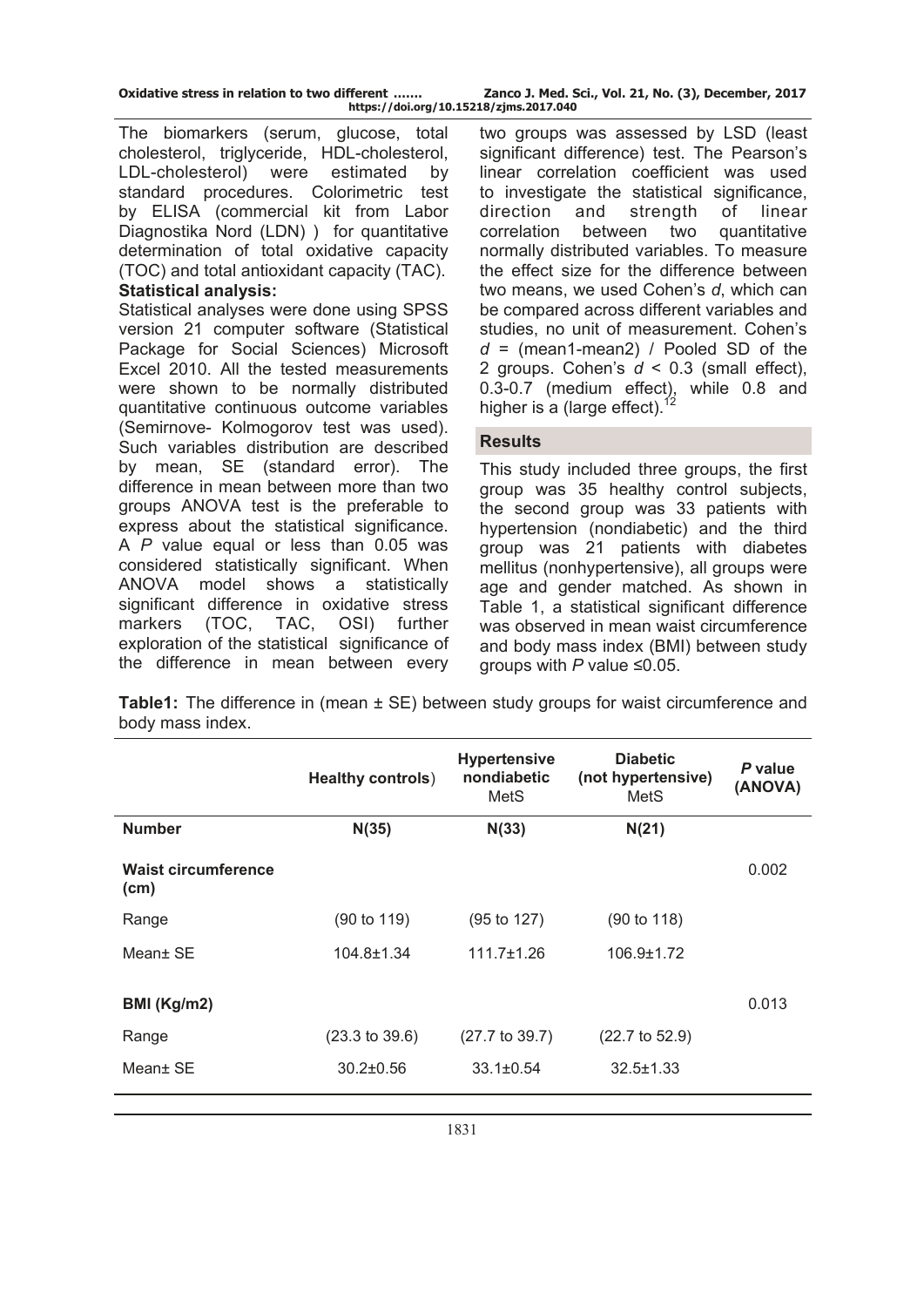**Oxidative stress in relation to two different ……. Zanco J. Med. Sci., Vol. 21, No. (3), December, 2017 https://doi.org/10.15218/zjms.2017.040**

Table 2 shows no statistically significant difference in mean of lipid profile between study groups but fasting glucose showed a significant difference with *P* ˂0.001.

**Table 2:** Serum fasting glucose and lipid profile difference between study groups (mean ±SE).

|                                           | <b>Healthy</b><br>controls | <b>Hypertensive</b><br>(nondiabetic)<br><b>MetS</b> | <b>Diabetic</b><br>(nonhypertensive)<br><b>MetS</b> | P value<br>(ANOVA) |
|-------------------------------------------|----------------------------|-----------------------------------------------------|-----------------------------------------------------|--------------------|
| <b>Number</b>                             | N(35)                      | N(33)                                               | N(21)                                               |                    |
| <b>Fasting plasma</b><br>glucose (mg/dl)  |                            |                                                     |                                                     |                    |
| Range                                     | (76 to 128)                | $(82 \text{ to } 123)$                              | (125 to 378)                                        |                    |
| Mean± SE                                  | 103.5±2.28                 | 102.6±2.22                                          | 238.5±18.65                                         | < 0.001            |
| <b>Serum total</b><br>cholesterol (mg/dl) |                            |                                                     |                                                     |                    |
| Range                                     | (122 to 306)               | (119 to 273)                                        | (108 to 279)                                        |                    |
| Mean± SE                                  | 175.8±7.51                 | 184±7.77                                            | 185.3±10.93                                         | 0.68               |
| Serum TG (mg/dl)                          |                            |                                                     |                                                     |                    |
| Range                                     | (31 to 360)                | (15 to 473)                                         | $(65 \text{ to } 500)$                              |                    |
| Mean± SE                                  | 140.4±13.87                | 189.8±21.2                                          | 182.3±21.19                                         | 0.11               |
| Serum LDL (mg/dl)                         |                            |                                                     |                                                     |                    |
| Range                                     | (10 to 240)                | (15 to 190)                                         | (10 to 180)                                         |                    |
| Mean± SE                                  | $96.1 \pm 8.52$            | 94.6±7.61                                           | $95.7 \pm 10.18$                                    | 0.99               |
| Serum HDL (mg/dl)                         |                            |                                                     |                                                     |                    |
| Range                                     | (14 to 95)                 | (21 to 90)                                          | (29 to 75)                                          |                    |
| Mean± SE                                  | $51.7 + 4.22$              | $51.5 \pm 3.23$                                     | 48.7±3.41                                           | 0.85               |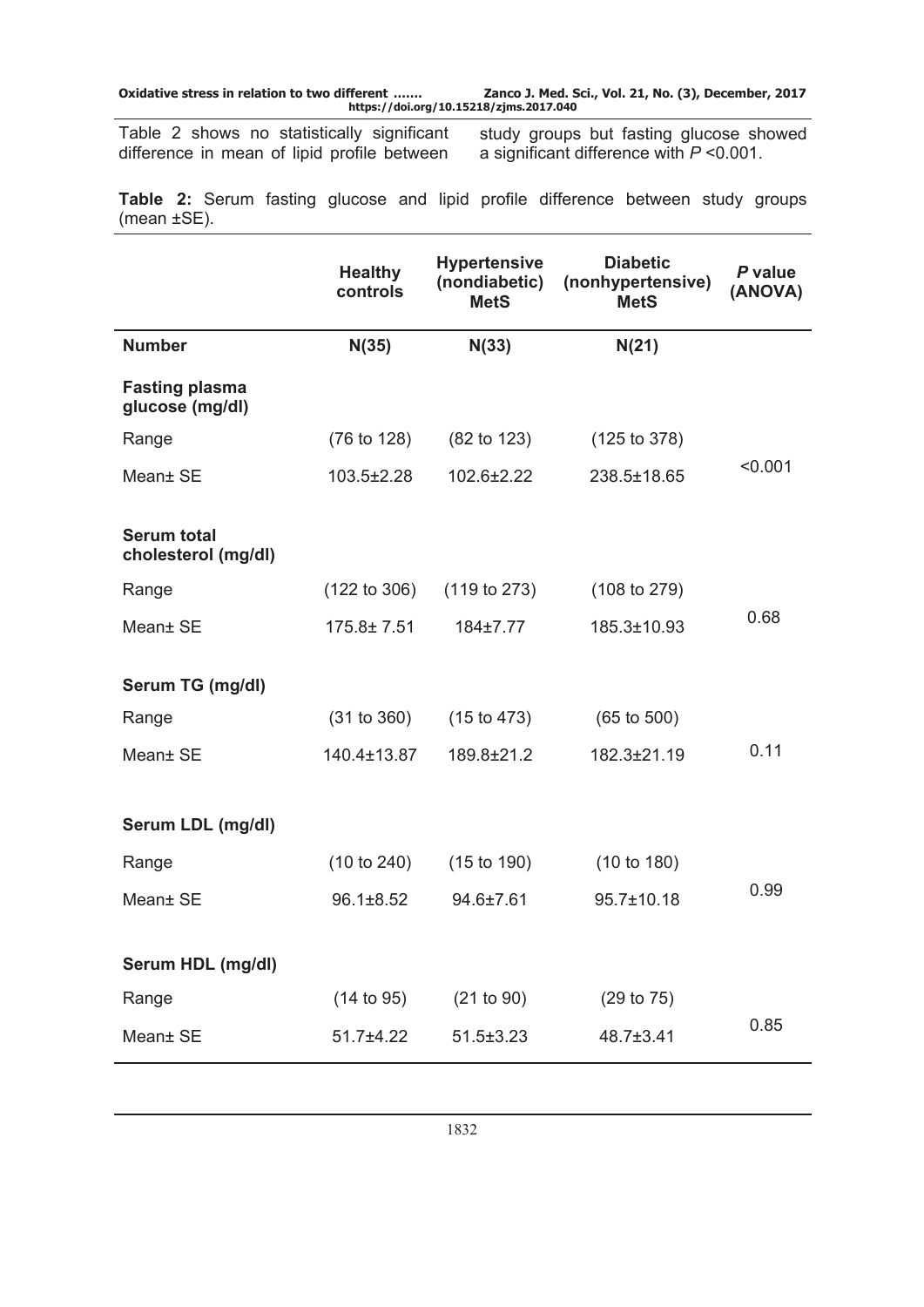| Oxidative stress in relation to two different | Zanco J. Med. Sci., Vol. 21, No. (3), December, 2017 |  |  |  |
|-----------------------------------------------|------------------------------------------------------|--|--|--|
| https://doi.org/10.15218/zjms.2017.040        |                                                      |  |  |  |

Total antioxidative capacity (TAC) showed no statistically significant difference in mean between study groups with  $P > 0.05$ as shown in Table 3. While total oxidative stress showed a highly statistically significant difference between study groups with *P* ˂0.001, with strong effect for hypertension on oxidative stress capacity compared to healthy control, the difference in mean (0.105 mmol/L) and Cohen sd value ( 1.17) and probability of less significant difference *P* (LSD) ˂ 0.001.

DM also showed a similar effect on oxidative stress capacity compared to the healthy control with the difference in mean (0.116 mmol/ L) and Cohen s*d* value (1.05) with a probability of less significant difference *P* (LSD) ˂0.001. The effect of diabetes mellitus on oxidative stress status as compared to hypertensive group showed weak and nonsignificant effect with Cohen s*d* value 0.1 and  $P$  (LSD) = 1(NS), as shown in Table 3.

**Table 3:** The difference in mean ±SE of total oxidative stress and antioxidant capacity between the study groups, with Cohen's *d* effects.

|                                                                  | <b>Healthy</b><br>controls  | <b>Hypertensive</b><br>(nondiabetic)<br><b>MetS</b> | <b>Diabetic</b><br>(nonhypertensive)<br><b>MetS</b> | P value<br>(ANOVA) |
|------------------------------------------------------------------|-----------------------------|-----------------------------------------------------|-----------------------------------------------------|--------------------|
| <b>Number</b>                                                    | N(35)                       | N(33)                                               | N(21)                                               |                    |
| <b>TAC (total anti-oxidant</b><br>capacity)                      |                             |                                                     |                                                     |                    |
| Range                                                            | $(2.3 \text{ to } 4.4)$     | $(0.5 \text{ to } 4.5)$                             | $(2.3 \text{ to } 4)$                               | 0.55               |
| Mean± SE                                                         | $3.15 \pm 0.098$            | $2.94 \pm 0.19$                                     | 3.06±0.102                                          |                    |
| <b>TOS (total oxidative</b><br>stress)                           |                             |                                                     |                                                     |                    |
| Range                                                            | $(0.002 \text{ to } 0.333)$ | $(0.087 \text{ to } 0.555)$                         | $(0.067 \text{ to } 0.614)$                         | < 0.001            |
| Mean± SE                                                         | $0.153 \pm 0.0157$          | 0.258±0.0167                                        | $0.269 \pm 0.0296$                                  |                    |
| <b>Effect of hypertensive</b><br>compared to healthy<br>controls |                             |                                                     |                                                     |                    |
| Difference in mean                                               | 0.105                       |                                                     |                                                     |                    |
| Cohen's d<br>$P$ (LSD)                                           | 1.17<br>< 0.001             |                                                     |                                                     |                    |
|                                                                  |                             |                                                     |                                                     |                    |
| <b>Effect of DM compared</b><br>to healthy controls              |                             |                                                     |                                                     |                    |
| Difference in mean                                               | 0.116                       |                                                     |                                                     |                    |
| Cohen's d                                                        | 1.05                        |                                                     |                                                     |                    |
| $P$ (LSD)                                                        | < 0.001                     |                                                     |                                                     |                    |
| <b>Effect of DM compared</b><br>to hypertensive                  |                             |                                                     |                                                     |                    |
| Difference in mean                                               | 0.011                       |                                                     |                                                     |                    |
| Cohen's d<br>$P$ (LSD)                                           | 0.10<br>1                   |                                                     |                                                     |                    |
| [NS]: non significant                                            |                             |                                                     |                                                     |                    |
|                                                                  |                             |                                                     |                                                     |                    |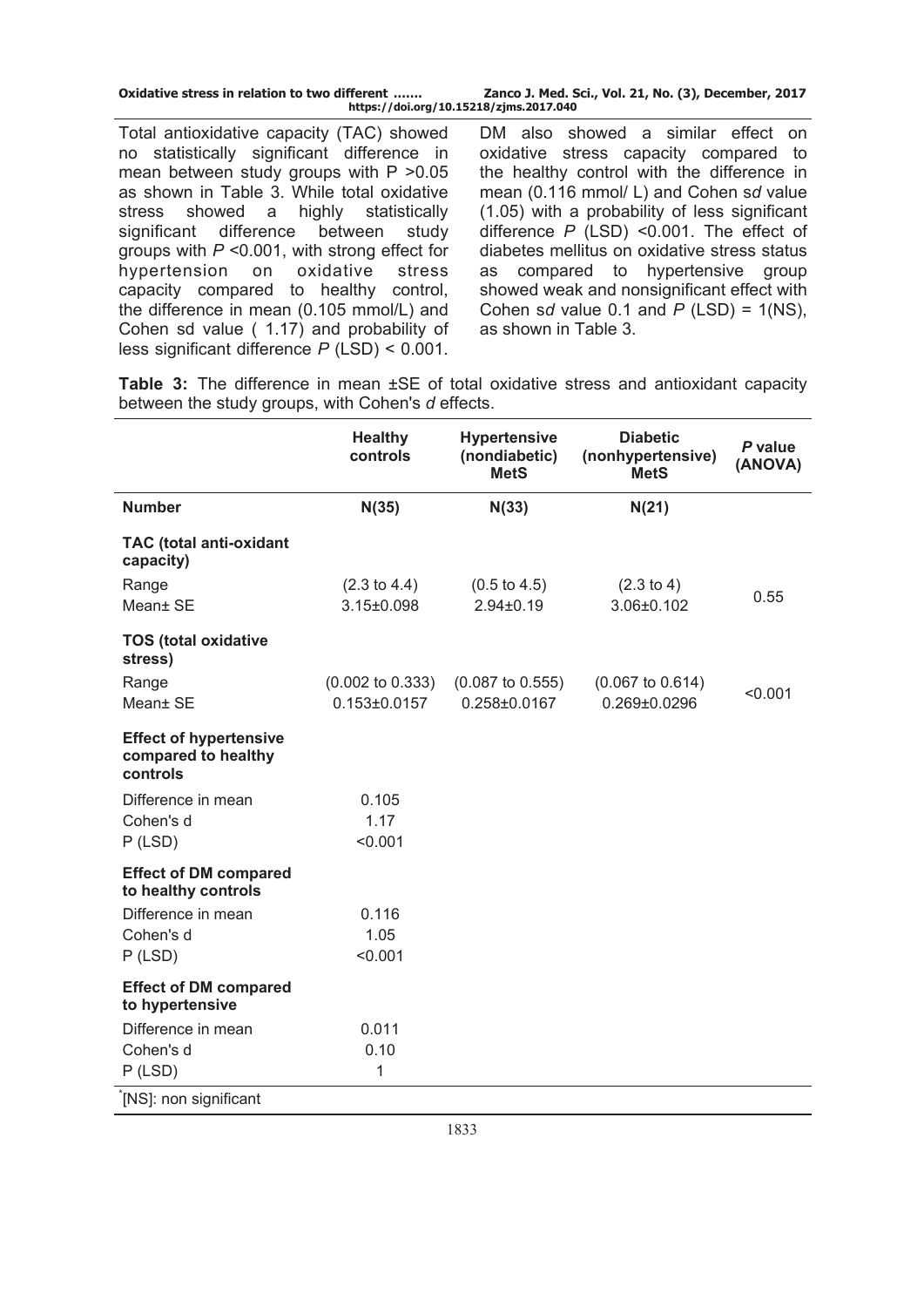| a highly statistically significant difference | Oxidative stress index (OSI) showed | sd values 0.98, 1.03 respectively. A weak,<br>statistically nonsignificant effect of diabetes |
|-----------------------------------------------|-------------------------------------|-----------------------------------------------------------------------------------------------|

between study groups with *P* ˂0.001, and hypertensive, diabetes had a strong effect and statistically significant on OSI compare to healthy control with Cohen

sd values 0.98, 1.03 respectively. A weak, statistically nonsignificant effect of diabetes on OSI was found compared to the hypertensive group with Cohen s*d* = 0.26,  $P($ LSD) > 0.05, as shown in Table 4.

**Table 4:** The difference in mean ± SE of oxidative stress index between study groups, with Cohen's *d* effects.

|                                                                  | <b>Healthy</b><br>controls<br>N(35) | <b>Hypertensive</b><br>with Metabolic<br><b>Syndrome</b><br>N(33) | <b>DM</b><br>(not hypertensive)<br>N(21) | P value<br>(ANOVA) |
|------------------------------------------------------------------|-------------------------------------|-------------------------------------------------------------------|------------------------------------------|--------------------|
|                                                                  |                                     |                                                                   |                                          |                    |
| OSI (oxidative stress index)                                     |                                     |                                                                   |                                          |                    |
| Range                                                            | (0 to 0.132)                        | $(0.022 \text{ to } 0.354)$                                       | $(0.022 \text{ to } 0.24)$               |                    |
| Mean± SE                                                         | $0.052 \pm 0.006$                   | $0.111 \pm 0.0136$                                                | $0.093 \pm 0.0122$                       | < 0.001            |
| <b>Effect of hypertensive</b><br>compared to healthy<br>controls |                                     |                                                                   |                                          |                    |
| Difference in mean                                               | 0.059                               |                                                                   |                                          |                    |
| Cohen's d                                                        | 0.98                                |                                                                   |                                          |                    |
| $P$ (LSD)                                                        | < 0.001                             |                                                                   |                                          |                    |
| <b>Effect of DM compared to</b><br>healthy controls              |                                     |                                                                   |                                          |                    |
| Difference in mean                                               | 0.041                               |                                                                   |                                          |                    |
| Cohen's d                                                        | 1.03                                |                                                                   |                                          |                    |
| $P$ (LSD)                                                        | 0.045                               |                                                                   |                                          |                    |
| <b>Effect of DM compared to</b><br>hypertensive                  |                                     |                                                                   |                                          |                    |
| Difference in mean                                               | $-0.018$                            |                                                                   |                                          |                    |
| Cohen's d                                                        | $-0.26$                             |                                                                   |                                          |                    |
| $P$ (LSD)                                                        | 0.8                                 |                                                                   |                                          |                    |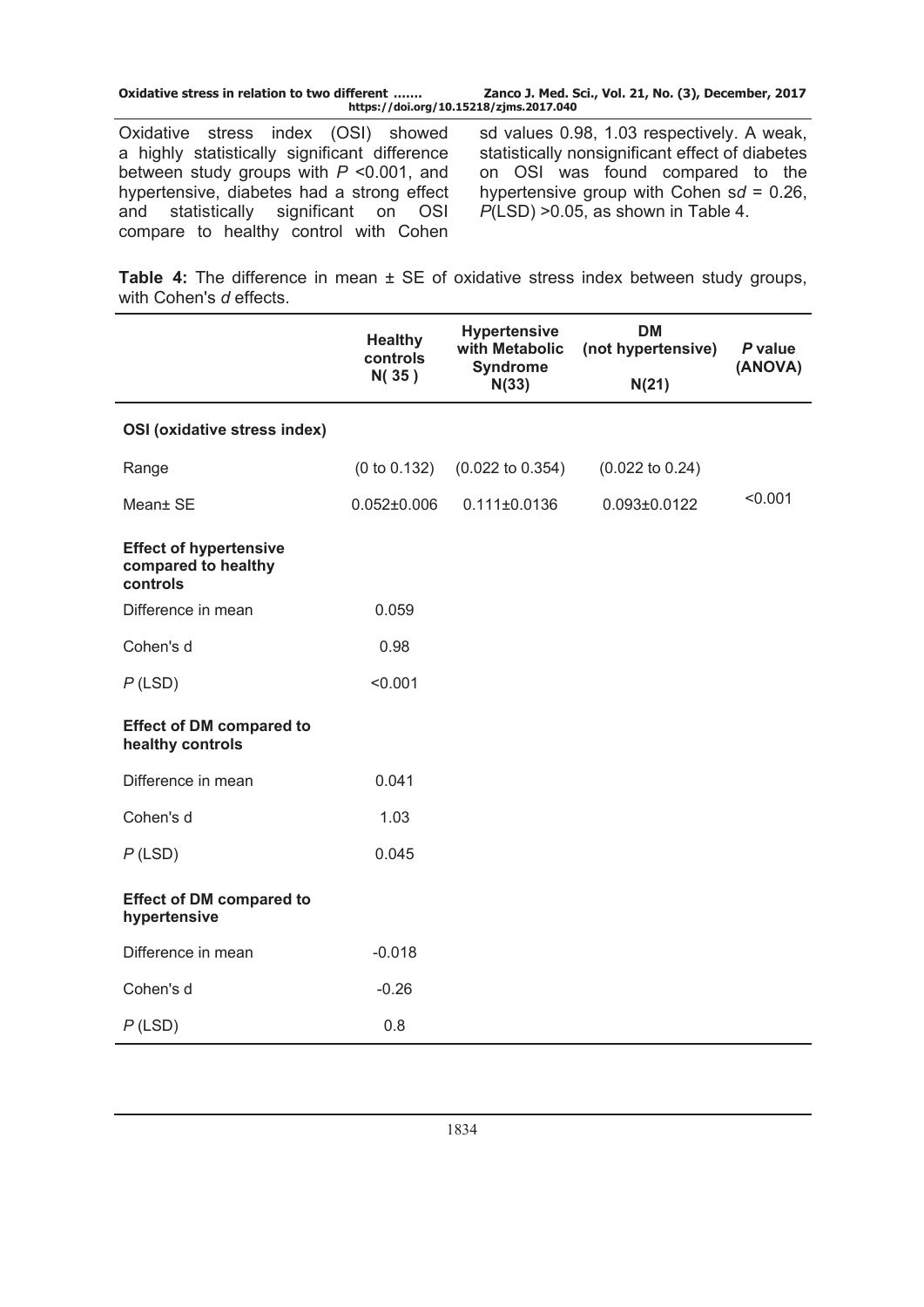| Oxidative stress in relation to two different | Zanco J. Med. Sci., Vol. 21, No. (3), December, 2017 |  |  |  |
|-----------------------------------------------|------------------------------------------------------|--|--|--|
| https://doi.org/10.15218/zjms.2017.040        |                                                      |  |  |  |

To explores possible association between serum OSI and study parameters among patients of both pathological groups, serum OSI was transformed into an ordered categorical variable based on quartile (dividing the sample into four quarters based on serum variable after ordering it from minimum to maximum value). The resulting categorical variable will have three categories: The first one is the lowest quartile and the last one is the highest quartile. The remaining two central quartiles are merged into the "inter-quartile range) or what we call the central 50% of data. Among hypertensive group, the obvious positive association between OSI quartiles and waist circumference was found, but statistically nonsignificant difference with  $P = 0.07$ , but a highly statistically significant positive association has been found between OSI quartile and serum triglyceride with  $P = 0.002$  (Table 5).

**Table 5:** The association of oxidative stress index ( OSI) with study parameters among hypertensive nondiabetic group only.

|                                           |                                                    | OSI (oxidative stress index)-quartiles              |                                                  |                    |
|-------------------------------------------|----------------------------------------------------|-----------------------------------------------------|--------------------------------------------------|--------------------|
|                                           | <b>First (lowest)</b><br>quartile<br>$(58. - 064)$ | Average<br>(interquartile range)<br>$0.065 - 0.123$ | <b>Fourth (highest</b><br>quartile<br>$(0.124+)$ | P value<br>(ANOVA) |
| N                                         | 8                                                  | 16                                                  | 9                                                |                    |
| <b>Waist circumference</b><br>(cm)        |                                                    |                                                     |                                                  |                    |
| Range                                     | $(95 \text{ to } 114)$                             | (102 to 127)                                        | (102 to 119)                                     |                    |
| Mean± SE                                  | 107±2.64                                           | $113.1 \pm 1.79$                                    | 113.3±1.95                                       | 0.07               |
| BMI (Kg/m2)                               |                                                    |                                                     |                                                  |                    |
| Range                                     | $(30.6 \text{ to } 36)$                            | $(28.7 \text{ to } 39.7)$                           | $(27.7 \text{ to } 36.4)$                        |                    |
| Mean± SE                                  | 32.6±0.64                                          | 34.3±0.86                                           | 31.3±0.81                                        | 0.33               |
| <b>Fasting serum</b><br>glucose (mg/dl)   |                                                    |                                                     |                                                  |                    |
| Range                                     | (85 to 122)                                        | (82 to 123)                                         | $(82 \text{ to } 120)$                           |                    |
| Mean± SE                                  | 104.8±4.14                                         | 100.5±3.38                                          | 104.3±4.36                                       | 0.95               |
| <b>Serum total</b><br>cholesterol (mg/dl) |                                                    |                                                     |                                                  |                    |
| Range                                     | (138 to 265)                                       | (119 to 272)                                        | (138 to 273)                                     |                    |
| Mean± SE                                  | 184.8±14.33                                        | 179.4±11.38                                         | 191.6±16.82                                      | 0.76               |
| Serum TG (mg/dl)                          |                                                    |                                                     |                                                  |                    |
| Range                                     | (15 to 211)                                        | (70 to 296)                                         | (97 to 473)                                      |                    |
| Mean± SE                                  | 132.3±25.5                                         | 156.6±18.43                                         | 300.1±53.09                                      | 0.002              |
| Serum HDL (mg/dl)                         |                                                    |                                                     |                                                  |                    |
| Range                                     | (35 to 81)                                         | (21 to 90)                                          | (36 to 80)                                       |                    |
| Mean+ SE                                  | $52.3 \pm 6.25$                                    | 45.4+4.86                                           | 61.8±4.74                                        | 0.28               |
| Serum LDL (mg/dl)                         |                                                    |                                                     |                                                  |                    |
| Range                                     | (70 to 165)                                        | (15 to 190)                                         | (18 to 111)                                      | 0.1                |
| Mean± SE                                  | 105.6±11.3                                         | 102.7±12.26                                         | 70.6±12.14                                       |                    |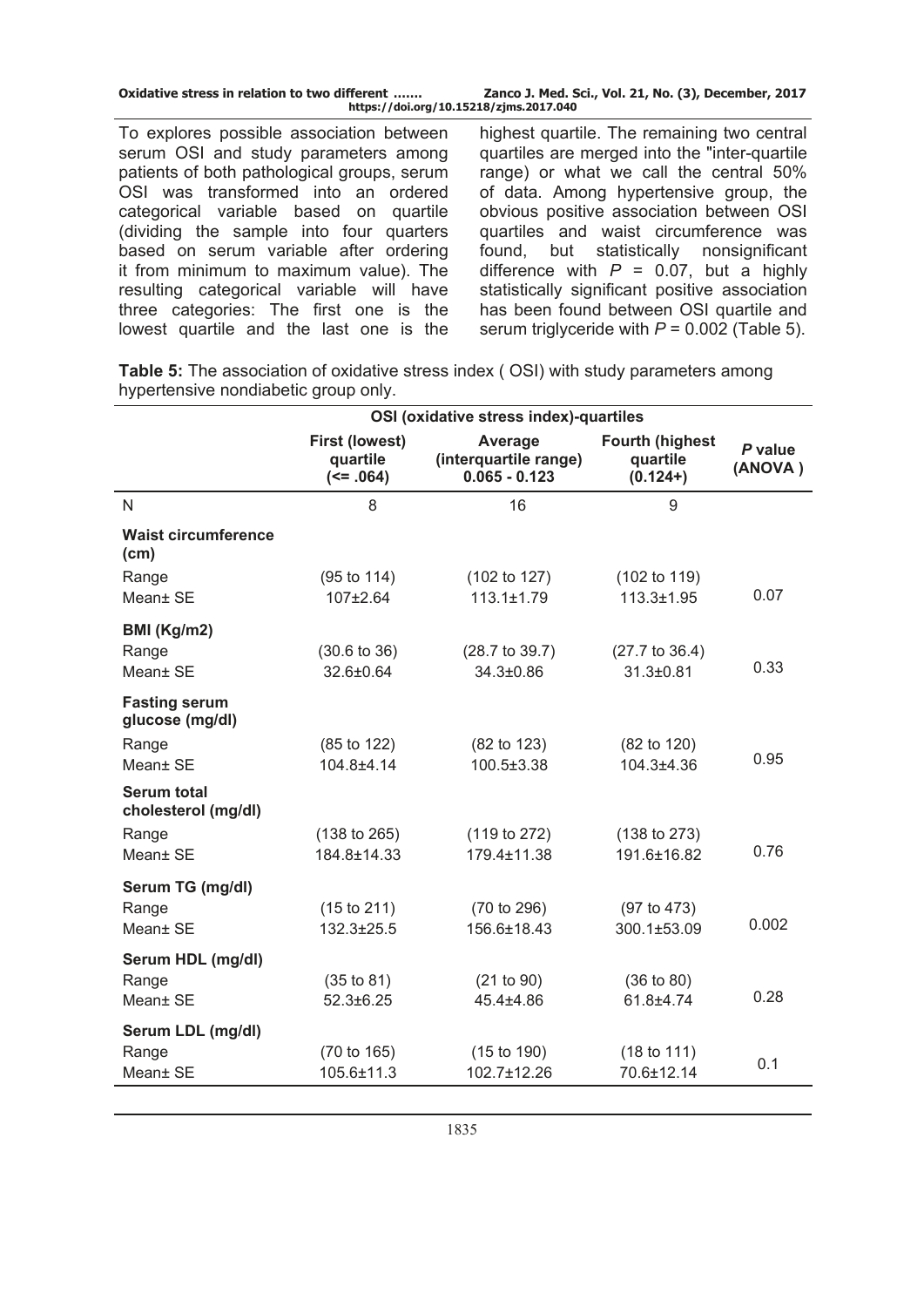| Oxidative stress in relation to two different | Zanco J. Med. Sci., Vol. 21, No. (3), December, 2017 |  |  |  |
|-----------------------------------------------|------------------------------------------------------|--|--|--|
| https://doi.org/10.15218/zjms.2017.040        |                                                      |  |  |  |

The diabetic nonhypertensive group showed a positive association between waist circumference and quartiles of OSI but was statistically nonsignificant (*P* = 0.09) as shown in Table 6. Table 7 shows a weak, but statistically significant linear correlation between total oxidative

stress and waist circumference (r = 0.367, *P* = 0.036 ). With the absence of statistical significant linear correlation between TOS and serum, lipid profile, fasting blood sugar and body mass index in hypertensive group.

**Table 6:** The association of OSI with study parameters among DM (not hypertensive) group.

|                                         | <b>First (lowest)</b><br>quartile<br>(58.064) | Average<br>(interquartile<br>range) 0.065 -<br>0.123 | <b>Fourth (highest</b><br>quartile<br>$(0.124+)$ | P value<br>(ANOVA<br>trend) |  |
|-----------------------------------------|-----------------------------------------------|------------------------------------------------------|--------------------------------------------------|-----------------------------|--|
| N                                       | 6                                             | 12                                                   | 3                                                |                             |  |
| Waist circumference (cm)                |                                               |                                                      |                                                  |                             |  |
| Range                                   | (90 to 116)                                   | (96 to 117)                                          | $(106 \text{ to } 118)$                          | 0.09                        |  |
| Mean± SE                                | $104.5 \pm 3.63$                              | 106.3±2.05                                           | $114 + 4$                                        |                             |  |
| BMI (Kg/m2)                             |                                               |                                                      |                                                  |                             |  |
| Range                                   | $(22.7 \text{ to } 35.9)$                     | $(26.7 \text{ to } 52.9)$                            | $(28.8 \text{ to } 36.9)$                        |                             |  |
| Mean+ SE                                | $31.4 \pm 2.23$                               | $33\pm2.03$                                          | $33+2.34$                                        | 0.73                        |  |
| <b>Fasting serum glucose</b><br>(mg/dl) |                                               |                                                      |                                                  |                             |  |
| Range                                   | $(125 \text{ to } 282)$                       | (135 to 378)                                         | (183 to 378)                                     | 0.12                        |  |
| Mean+ SE                                | $192.7 + 22.43$                               | 249±26.16                                            | 288±56.79                                        |                             |  |
| Serum total cholesterol<br>(mg/dl)      |                                               |                                                      |                                                  |                             |  |
| Range                                   | $(116 \text{ to } 279)$                       | (108 to 223)                                         | $(169 \text{ to } 275)$                          | 0.26                        |  |
| Mean+ SE                                | 185±26.72                                     | 175.4±11.34                                          | 225.7±30.82                                      |                             |  |
| Serum TG (mg/dl)                        |                                               |                                                      |                                                  |                             |  |
| Range                                   | $(96 \text{ to } 301)$                        | $(65 \text{ to } 500)$                               | (112 to 235)                                     | 0.81                        |  |
| Mean+ SE                                | 191±34.52                                     | 180.3±33.1                                           | 173±35.51                                        |                             |  |

**Table 7:** Linear correlation coefficient among Hypertensive ( nondiabetic) group.

|                                          |              | TOS (total oxidative stress) mmol/L |
|------------------------------------------|--------------|-------------------------------------|
| TOS (total oxidative stress) mmol/L      | $r = 1$      | P < 0.001                           |
| TAC (total anti-oxidant capacity) mmol/L | $r = -0.012$ | $P=0.95$                            |
| OSI (oxidative stress index)             | $r = 0.326$  | $P=0.06$                            |
| Age (years)                              | $r = 0.077$  | $P = 0.67$                          |
| Waist circumference (cm)                 | $r = 0.367$  | $P = 0.036$                         |
| BMI $(Kg/m2)$                            | $r = 0.084$  | $P = 0.64$                          |
| Fasting serum glucose (mg/dl)            | $r = 0.164$  | $P = 0.36$                          |
| Serum total colesterol (mg/dl)           | $r = 0.036$  | $P=0.84$                            |
| Serum TG (mg/dl)                         | $r = 0.312$  | $P = 0.08$                          |
| Serum HDL (mg/dl)                        | $r = 0.259$  | $P = 0.15$                          |
| Serum LDL (mg/dl)                        | $r = -0.256$ | $P = 0.15$                          |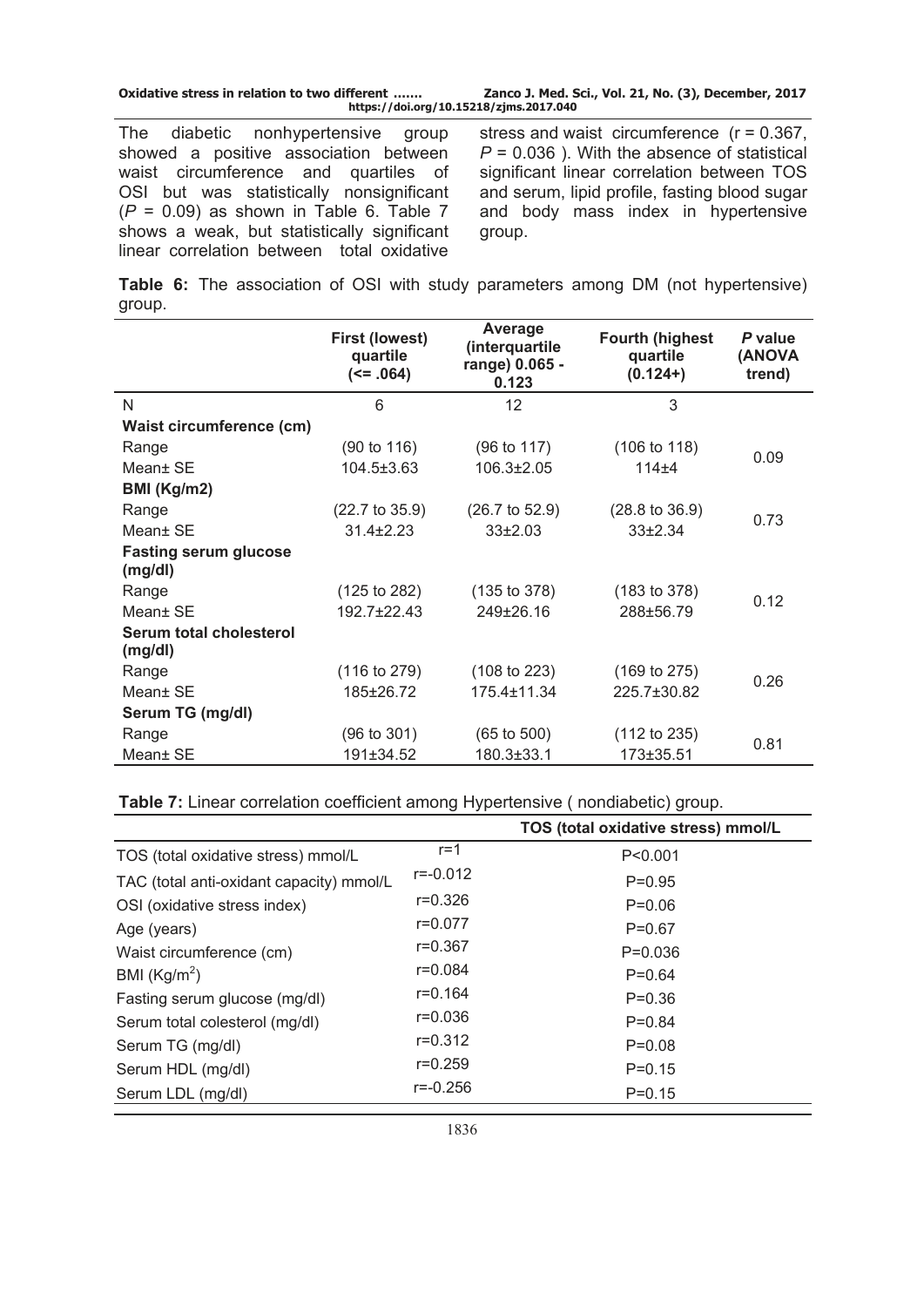| Oxidative stress in relation to two different |  |  |  |                      |
|-----------------------------------------------|--|--|--|----------------------|
|                                               |  |  |  | $http://doi.org/110$ |

Zanco J. Med. Sci., Vol. 21, No. (3), December, 2017 **https://doi.org/10.15218/zjms.2017.040**

In diabetic group, the linear correlation is strong and highly significant between TOS and oxidative stress index (r = 0.976, *P* ˂ 0.001),and moderate significant linear correlation between TOS and waist circumference was detected  $(r = 0.445)$ . *P* = 0.04), Table 8.

#### **Discussion**

 Metabolic syndrome is multi-factorial pathogenesis, still no single factor has been identified as main factor of syndrome. Many studies have been reported that the components of MetS , obesity, glucose intolerance, hypertension, often cause oxidative stress and are related with accelerated atherogenesis,<sup>10,13-16</sup> however, these studies did not investigate the effect of diabetes or hypertension separately on oxidative stress, as components of metabolic syndrome. In this study, we analyzed TAC, TOC, OSI, as overall markers of oxidative stress in hypertensive nondiabetic and diabetic nonhypertensive patients compared to healthy control. Both diabetes mellitus and hypertension have impact on oxidative stress, we found that both TOC, OSI were altered in both groups of metabolic syndrome patients compared to healthy control, this result is not surprising since the metabolic abnormalities (hypertension, diabetes

mellitus) which are recognized as being related with altered oxidative stress on the other hand, high BMI and WC in both diabetic and hypertensive study groups indicates that fat accumulation aggravate this difference compare to control group, these data are in good agreement with studies suggesting that systemic oxidative stress correlates with BMI.<sup>10,17</sup> Previous studies assessed WC as a risk factor for DM2 and cardiovascular diseases, along with the BMI, $^{18}$  and obesity was related to  $OS<sub>19,20</sub>$  this study showed that both WC and BMI aggravate OS. Hypertension, but not diabetes, showed statistically nonsignificant effect on TOC. The nonsignificant difference in oxidative status between the two study pathologies with adiustment of other study variables (no difference in the distribution of gender and age) indicated that the oxidative status in both diseases is similar. The same is suggested for total antioxidant capacity in this study, as shown to be approximately similar (2.94± 0.19 vs. 3.06±0.102) for hypertension and diabetes respectively, this means the defense mechanism in these diseases are similar. A growing belief suggests that obesity, especially visceral obesity, may play an important role in the development of metabolic syndrome. This belief was confirmed by our results as

|                                          |              | TOS (total oxidative stress) mmol/L |
|------------------------------------------|--------------|-------------------------------------|
| TOS (total oxidative stress) mmol/L      | $r = 1$      | P < 0.001                           |
| TAC (total anti-oxidant capacity) mmol/L | $r = -0.517$ | $P = 0.016$                         |
| OSI (oxidative stress index)             | $r = 0.976$  | P < 0.001                           |
| Age (years)                              | $r = 0.199$  | $P=0.39$                            |
| Waist circumference (cm)                 | r=0.445      | $P=0.043$                           |
| BMI $(Kg/m2)$                            | $r = 0.179$  | $P=0.44$                            |
| Fasting serum glucose (mg/dl)            | $r = 0.385$  | $P=0.08$                            |
| Serum total cholesterol (mg/dl)          | $r = 0.228$  | $P=0.32$                            |
| Serum TG (mg/dl)                         | $r = 0.013$  | $P=0.96$                            |
| Serum HDL (mg/dl)                        | $r = -0.378$ | $P=0.09$                            |
| Serum LDL (mg/dl)                        | $r = 0.355$  | $P = 0.11$                          |

**Table 8:** Linear correlation coefficient among DM (not hypertensive) group**.**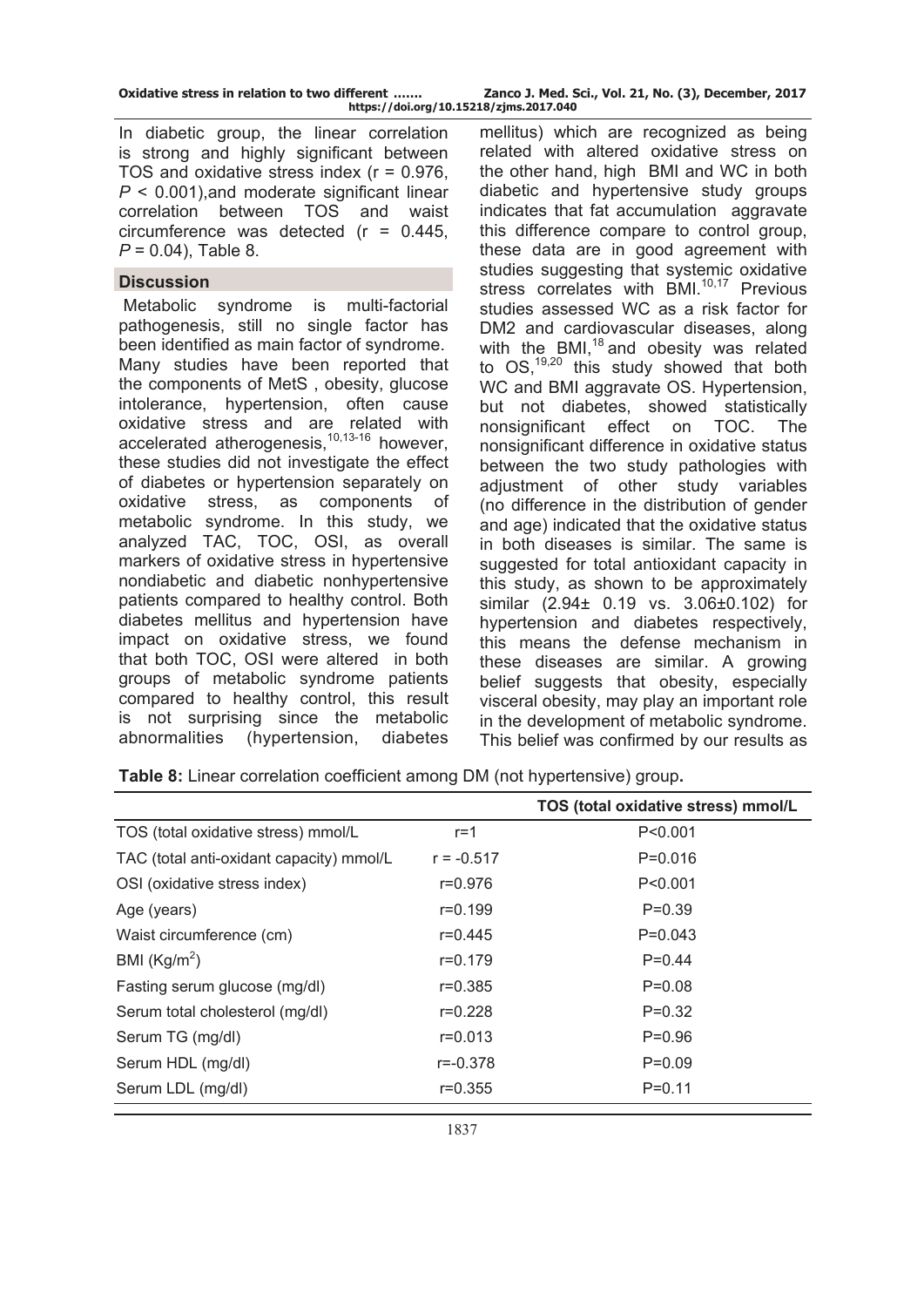a moderate positive correlation between TOC and WC was shown in both study pathological MetS groups. This supports the idea that adipose tissue, mainly visceral which reflected by waist circumference, is considered the most obvious sign and risk factor for chronic metabolic abnormalities and oxidative stress may be an independent predictor of insulin sensitivity, impaired glucose tolerance, dyslipidemia and elevated blood<br>pressure<sup>1,17,21</sup> Some of these chronic Some of these chronic metabolic abnormalities were revealed in this study.

# **Conclusion**

Both study pathologies showed a higher total oxidative capacity as compared to healthy control, but neither hypertension nor diabetes mellitus achieved dominant to total oxidative capacity among metabolic syndrome patients. Waist circumference was the most powerful component of metabolic syndrome which affects the total oxidative capacity in both study pathologies (hypertension, diabetes mellitus) and this supported by a significant positive association between serum triglyceride and oxidative stress index quartile. Among metabolic syndrome components (lipids, BMI, blood sugar and others), waist circumference seems to be the only component links oxidative stress to metabolic syndrome.

#### **Conflicts of interest**

The authors report no conflicts of interest.

# **References**

- 1.Bandeira SM, Pires AS , Guedes GS, Gelain DP, Mary S L, Fonseca LJ, et al.' Characterization of Blood Oxidative Stress in Type 2 Diabetes Mellitus Patients: Increase in Lipid Peroxidation and SOD Activity, . Oxidative Medicine and Cellular Longevity 2012; 2012:819310.
- 2. Wild SH, Roglic G, Green A, Sicree R, King H. Global prevalence of diabetes: estimates for the year 2000 and projections for 2030. Diabetes Care 2004; 27:1047-53.
- 3. Dandu AM, Inamdar NM. Evaluation of beneficial effect of antioxidant properties of some plants in diabetic rats. Pak J pharma Sci2009; 22(1): 49-52.
- 4. Khan AN, Khan RA, Ahmad M, Mushtaq N. Role of antioxidant in oxidative stress and diabetes Mellitus. Journal of Pharmacognosy and Phytochemistry 2015; 3(6):217- 20.
- 5. Ceriello A, Motz E. Is oxidative stress the pathogenic mechanism underlying insulin resistance, diabetes, and cardiovascular disease? The common soil hypothesis revisited. Arteriosclerosis, Thrombosis, and Vascular Biology 2004; 24(5):816-23.
- 6. Halliwell B, Gutteridge JMC. Free Radicals in  $Biology$  and Medicine. $4<sup>th</sup>$  ed. New York, NY, USA:Oxford University Press; 2007.
- 7. Negre SA, Salvayre R, Auge N, Pamplona R, Porterot M. Hyperglycemia and glycation in diabetic complications. Antioxidants and Redox Signaling 2009; 11(12):3071-109.
- 8. Baradaran A, Nasri H, Kopae MR. Oxidative stress and hypertension: Possibility of hypertension therapy with antioxidants. J Res Med Sci 2014; 19(4):358-67.
- 9. Zicha J, Dobesova Z, Kunes J. Relative deficiency of nitric oxide−dependent vasodilation in salthypertensive Dahl rats: the possible role of superoxide anions. J Hypertens 2001; 19: 247-54.
- 10. Mahjoub S, Masrour Roudsari J. Role of oxidative stress in pathogenesis of metabolic syndrome. Caspian J Intern Med 2014; 3(1): 386-96.
- 11. Crook MA. Clinical chemistry and metabolic medicine. 7<sup>th</sup>ed.338 Euston Road, London: Hodder Arnold; 2006. P. 174-97.
- 12. Sullivan GM , Feinn R. Using Effect Size—or Why the P Value Is Not Enough. J Grad Med Educ 2012; 4(3):279-82.
- 13. Kim CH, Younossi ZM. Nonalcoholic fatty liver disease: a manifestation of the metabolic syndrome. Cleve Clin J Med 2008; 75:721-8.
- 14. Eschwege E. The dysmetabolic syndrome, insulin resistance and increased cardiovascular (CV) morbidity and mortality in type 2 diabetes: aetiological factors in the development of CV complications. Diabetes Metab 2003: 29; 6S19-27.
- 15. Rosen P, Nawroth PP, King G, Moller W, Tritschler HJ, Packer L. The role of oxidative stress in the onset and progression of diabetes and its complications: a summary of a Congress Series sponsored by UNESCO-MCBN, the American Diabetes Association and the German Diabetes Society. Diabetes Metab Res Rev 2001; 17:189-212.
- 16. Senti M, Tomas M, Fito M, Weinbrenner T, Covas MI, Sala J, et al. Antioxidant paraoxonase 1 activity inthe metabolic syndrome. J Clin Endocrinol Metab 2003; 88:5422-6.
- 17. Taheri E, Djalali M, Saedisomeolia A, Moghadam AM. Diazaveri A. The relationship between the activates of antioxidant enzymes in red blood cells and body mass index in Iranian type 2 diabetes